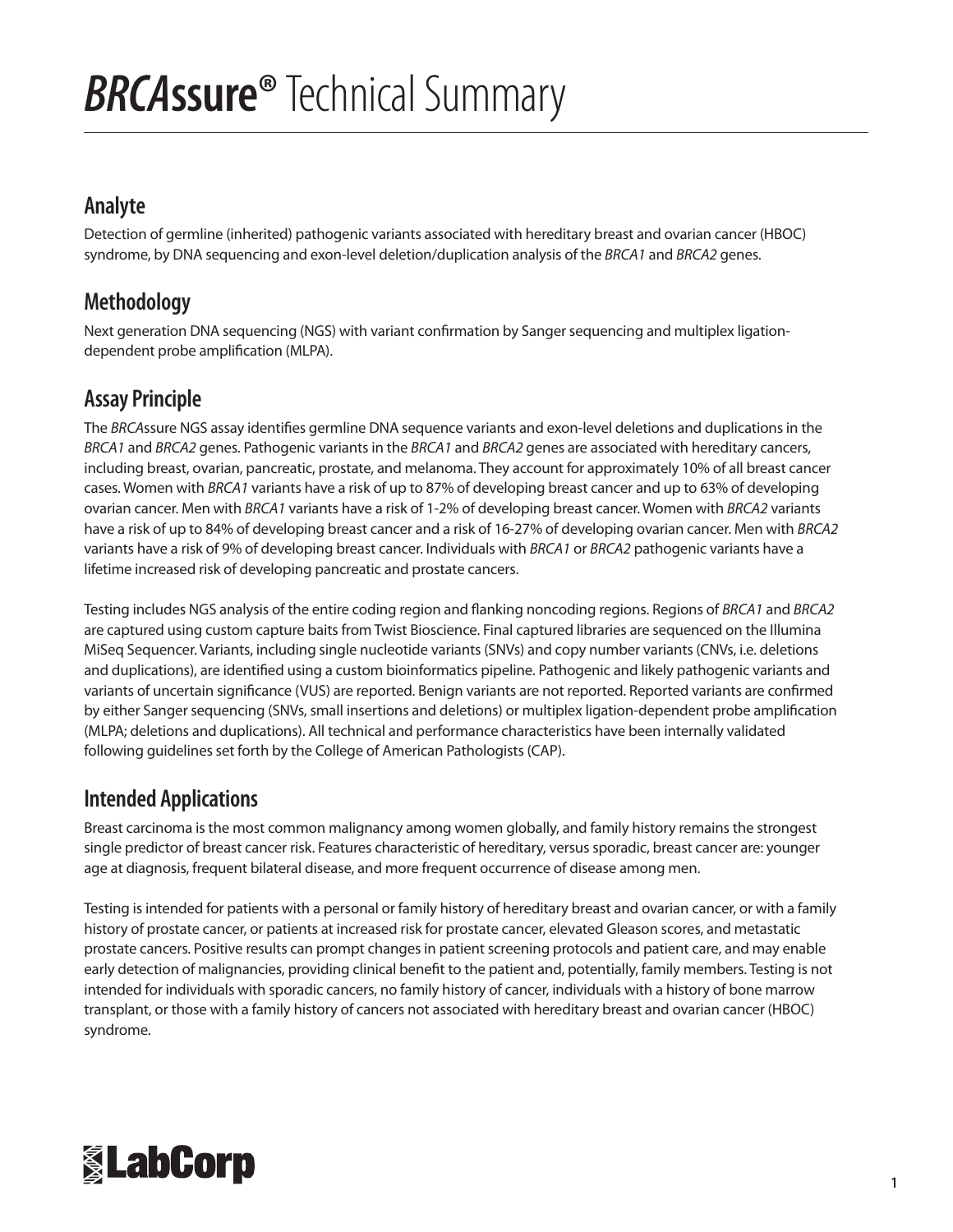## **Panel Content**

*BRCA1* and *BRCA2* genes are evaluated by DNA sequence and exon- level deletion/duplication NGS analysis. Available *BRCA*ssure tests are listed below.

| <b>Test No.</b> | <b>BRCAssure Test Name</b>                                             | <b>Use</b>                                                                                                                                     |
|-----------------|------------------------------------------------------------------------|------------------------------------------------------------------------------------------------------------------------------------------------|
| 485030          | BRCAssure®: BRCA1 and BRCA2 Comprehensive Analysis                     | Full gene sequencing of BRCA1 and BRCA2 genes.                                                                                                 |
| 485050          | BRCAssure <sup>®</sup> : BRCA1 and BRCA2 Deletion/Duplication Analysis | Deletion and duplication analysis of BRCA1 and BRCA2<br>genes.                                                                                 |
| 485097          | BRCAssure <sup>®</sup> : Ashkenazi Jewish Panel                        | Testing for founder variants prevalent in the Ashkenazi<br>Jewish population: c.68_69delAG and c.5266dupC in<br>BRCA1 and c.5946delT in BRCA2. |
| 485066          | BRCAssure <sup>®</sup> : BRCA1 Targeted Analysis                       | Testing for known variant(s) in BRCA1.                                                                                                         |
| 485081          | BRCAssure®: BRCA2 Targeted Analysis                                    | Testing for known variant(s) in BRCA2.                                                                                                         |

## **Methods**

For next-generation sequencing, genomic regions of interest are selected using a custom capture reagent for molecularlybarcoded patient library construction and target enrichment from genomic DNA. Regions of interest include all exons and intron/exon junctions (+/-20 nucleotides) of the *BRCA1* and *BRCA2* genes. Patient libraries undergo 2x300 paired-end sequencing using Illumina V3 chemistry. Any segment failing minimum read depth coverage is rescued by bi-directional Sanger sequencing.

Sequence reads are aligned to the hg19/GRCh37 reference human genome build. Variants, including SNVs, small insertions, small deletions, and exon-level CNVs, are identified and annotated using an internally validated custom analysis workflow on the CLCBio™ platform. All reportable NGS variants are confirmed: SNVs and small insertions and deletions by bi-directional Sanger sequencing, and exon-level deletions and duplications by MLPA. MLPA is performed with SALSA reagents from MRC Holland and MLPA analysis uses GeneMarker software.

Assay performance characteristics are summarized in the appendix.

## **Biological Limitations of Testing**

Bone marrow transplantation, recent blood transfusion, and active hematological malignancies may affect results. Allele drop-out due to rare interfering sequence polymorphisms present in primer or probe binding sites and homopolymeric sequence regions may affect variant detection. The assay is not designed to detect mosaic variants, non-coding variants, deep intronic variants, somatic variants, translocations, inversions, or other complex gene rearrangements. The assay does not determine whether heterozygous variants in the same gene are present on the same or a different chromosome; to distinguish phase and determine clinical significance, rarely, parental testing may be required. Exact breakpoints of exon-level deletions/duplications are not determined. The presence of an inherited cancer syndrome due to a different genetic cause cannot be ruled out. Any interpretation should be clinically correlated with information about the patient's presentation and relevant family history.